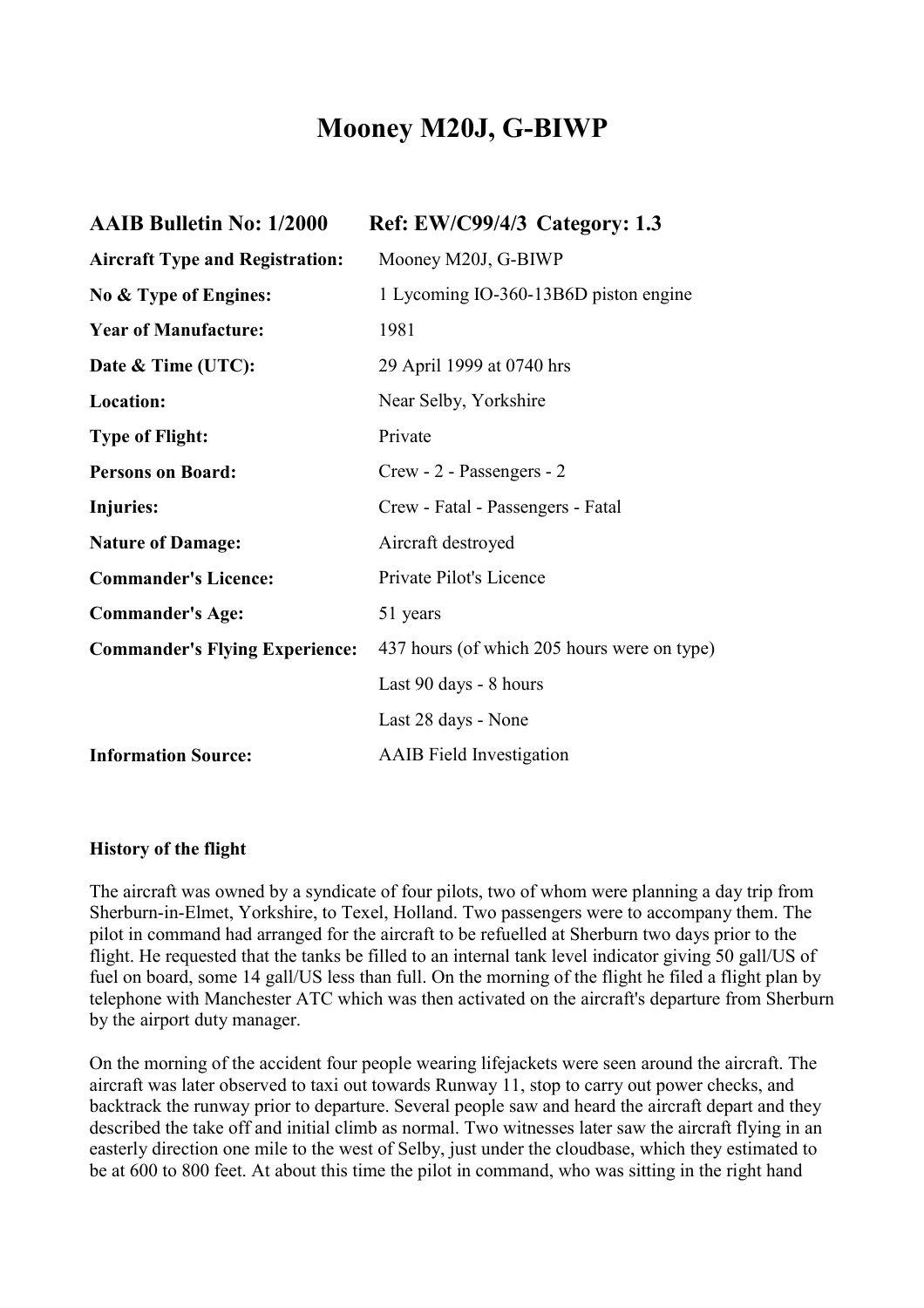seat making the RT communications, made contact with Church Fenton Approach and received a clearance to climb to FL 55. The clearance was acknowledged and the flight proceeded under a radar advisory service climbing up to 2,000 feet before being handed over to Humberside ATC. The handover proceeded without incident and there was no report of any problem during the aircraft's initial transmission to Humberside.

During this time the aircraft noise was heard by two people working inside a shed, about one mile to the west of the accident site, who described the sound as that of an engine in trouble. Two other people also heard the aircraft further to the east, close to the accident site. They described the engine as running, but cutting out some four or five times, followed later by the sound of an impact.

The aircraft was seen by several witnesses to be descending out of the cloud in a steep nose down attitude and turning slowly to the right. The aircraft then impacted with the ground. A number of people heard the impact and some described seeing a column of smoke rising almost immediately. The first people on the scene were unable to offer any assistance because of an intense fire and small explosions. Several people telephoned the emergency services and they arrived at the scene within a few minutes.

# **Meteorological conditions**

It could not be determined what forecast the pilots had obtained before the flight. The forecast for the destination was good, with CAVOK and north easterly winds at 12 kt. The weather at Sherburn on departure was described as overcast at 700 to 800 feet with an easterly wind of 10 kt. The cloudbase at the accident site, 30 minutes after the accident, was reported by the police helicopter as 500 feet and other witness observations at the time of the accident correspond with this. Other pilot reports from the area gave the cloud tops as being 1,800 to 2,000 feet.

# **Radar data**

Recorded radar returns were obtained from Great Dunn Fell and Claxby Radars which were plotted on a map to show the track of the aircraft. This data also provided a vertical profile for the flight together with a computed groundspeed (see Figure 1). From this it can be seen that there was a significant reduction in groundspeed followed by a loss of climb rate indicative of a power loss or reduction. The first radar contact was at a point where the aircraft would have entered the cloud layer and the final contact was approximately over the accident site.

## **Pilot experience**

The pilot in command, who was sitting in the right hand seat, first obtained his licence in 1991. The next year he completed an IMC rating and maintained this rating until the date of the accident. He first started flying G-BIWP in 1994, his most recent flight was six weeks prior to the accident. The pilot flying, seated in the left seat, had 295 hours of experience, 65 hours of which were on type. He obtained an IMC rating in 1992 and had maintained the validity until two months prior to the accident. He had one hour of flight time in the 28 days prior to the accident.

## **Pathology**

There was no evidence of any medical factor having an influence on this accident. All four persons suffered fatal injuries at the time of the impact.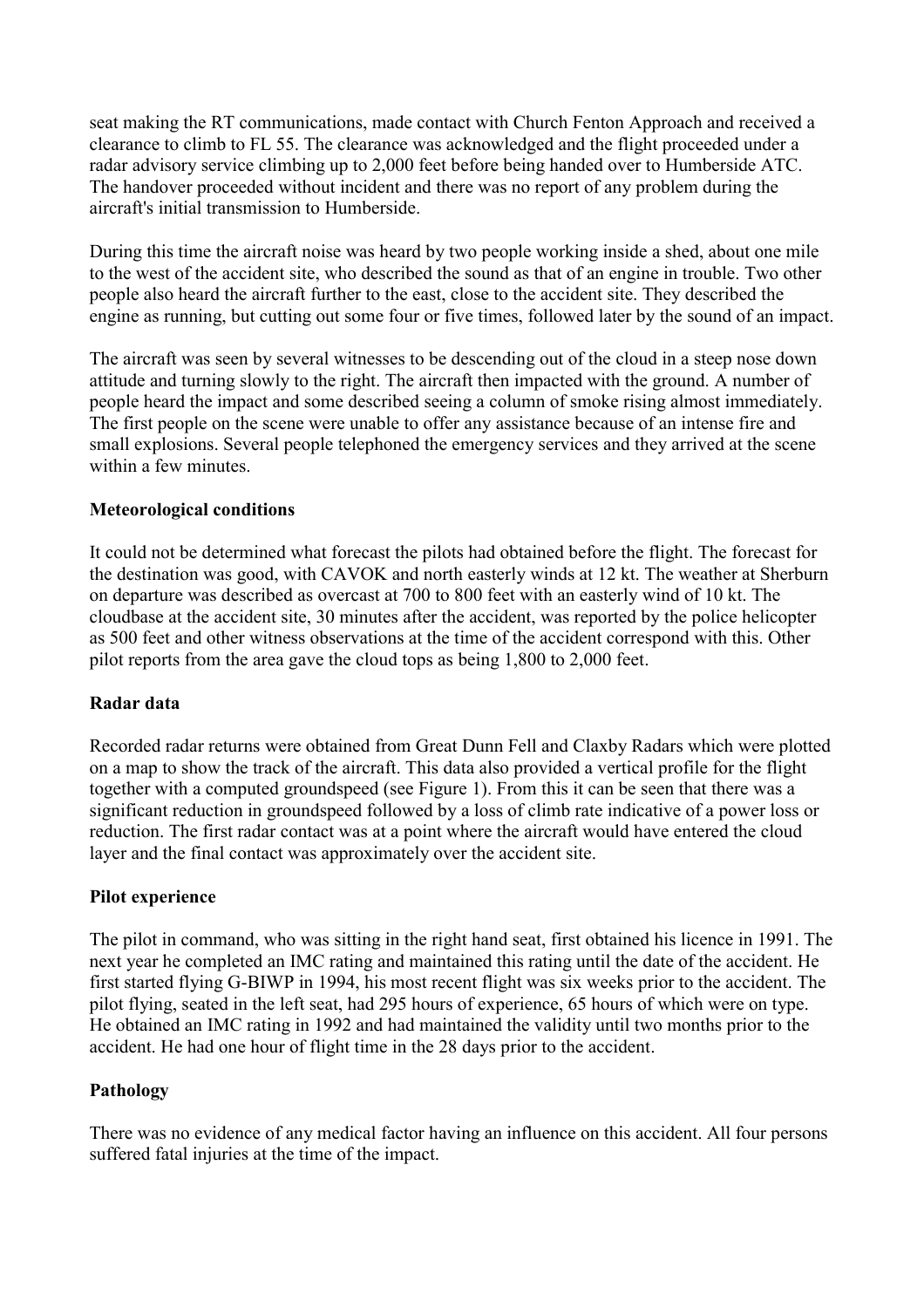## **Engineering investigation**

The aircraft had struck the ground on a southerly heading and had come to an immediate halt. The aileron mass balance horns, located on the outboard tips of the ailerons, had made clean holes in the ground. These were both inclined at 42° to the horizontal, which thus gave the impact angle of the aircraft. The extensive disruption to the aircraft structure indicated a moderate impact speed. The rear fuselage had suffered compressive buckling and the empenage had whipped round to the left at impact such that the left stabiliser tip had contacted the ground. This suggested that there might have been some degree of aircraft rotation to the right.

The intense post-impact fire had largely destroyed the cabin area, including the instrument panel, the inboard wing sections (including the fuel tank locations), and the rear of the engine accessory gearbox. The engine itself had become buried in a 1 metre deep crater that had subsequently filled up with water, due to the high water table. The bulk of the engine had thus been protected from the effects of the fire. It was considered that the most probable cause of the fire was electrical.

The aircraft was fitted with a three bladed propeller. One blade was virtually undamaged, another was bent aft underneath the engine, and the third had broken off, in bending overload, close to the root. The separated portion was eventually recovered from the bottom of the crater. The blades displayed virtually no leading edge damage or rotational scuffing, indicating a low power, low RPM condition at impact. The blades appeared to be at their fine pitch setting, which was consistent with a low power condition.

It was established that the aircraft was complete at impact, and that the flaps and landing gear were retracted. The wreckage was all contained in the impact area.

# **Detailed examination of the wreckage**

## *General*

The post impact fire had been so severe that none of the cockpit instrumentation was available for detailed examination. However, it was possible to identify the propeller RPM, mixture and throttle control knobs. These were found in their fully forward positions, ie maximum RPM, mixture fully rich and throttle open. The last mentioned disagreed with the position of the throttle butterfly in the fuel injector, which was found in the closed position when it was subsequently examined. There was no evidence of a pre-impact disconnect of the throttle cable, thus the disagreement was most probably due to the severe disruption that occurred in the impact. The cowl flap operating lever was found pushed fully forward, ie flaps closed. It would be normal for the cowl flaps to be at least partially open when the aircraft was climbing, in order to keep the cylinder head temperatures within limits. The lever extends aft into the cockpit a considerable distance; thus in the event of it being in this position at impact, it is most likely to be deflected downwards due to being struck by debris or occupants, as opposed to being pushed in. This would also be true for the throttle control, and thus could provide a more reliable indicator than the throttle butterfly position, as noted above.

The flying controls were examined, with no evidence of a pre-impact disconnect being found. The horizontal stabiliser trim screwjack was found with eleven threads exposed. Reference to a similar aircraft revealed that 14 exposed threads corresponded to full nose up trim, with 3 threads at full nose down. Eight exposed threads gave approximately neutral trim.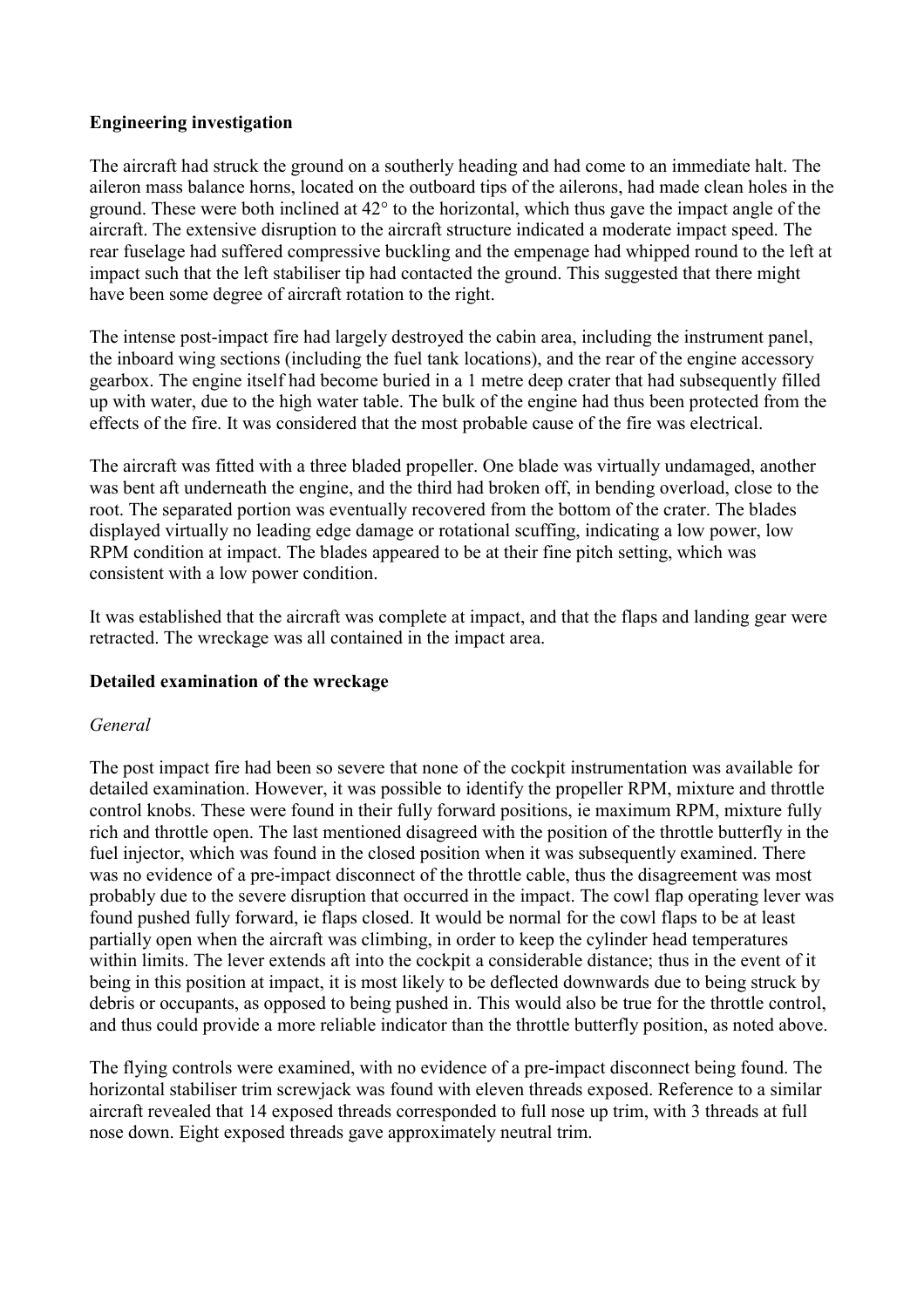## *Engine and fuel system*

The engine, which had achieved approximately 1,870 operating hours, was examined at a UK overhaul agency for Lycoming engines. There was no evidence of a pre-impact mechanical failure having occurred. No faults were found in the fuel injector, boost pump or engine driven pump, although the presence of oil on the 'air' side of the diaphragm suggested that some wear may have occurred in the valve guides, thus allowing oil to be entrained into the induction system. The vacuum pump and all accessory gear drives appeared intact. The 'dual drive' magneto had burned and thus could not be tested.

The most significant finding was that both inlet valve cam lobes on the camshaft were severely worn, with approximately 0.140 inches removed from the cam "peaks". This would have reduced inlet valve lift by the same amount, with an associated reduction in the fuel/air charge entering the cylinders. The overall effect would be an unquantifiable reduction in the power output of the engine. The overhaul agent stated that worn inlet valve cams were occasionally seen on engines returned to the workshop, although usually only one of the two cams would be affected. It is noteworthy that engines so affected were invariably in the workshop for reasons other than symptoms of reduced power.

The problem of cam wear has been addressed by the Lycoming house magazine, 'Flyer', and is usually associated with aircraft that are flown relatively infrequently. After a period of inactivity, the oil drains away from the camshaft, which is located at the top of the engine. The cam lobes then become susceptible to corrosion pitting, with wear resulting from the metal to metal contact that occurs between the cams and cam-followers during the start sequence, before oil reaches this area of the engine. The inlet valve operating cams are more likely to be affected as each cam operates the inlet valves of two (opposing) cylinders, and thus are worked harder than the exhaust valve cams, which operate only one valve each.

The inboard portions of the wings, which contained the fuel tanks, were destroyed in the post crash fire, and as a consequence it was not possible to recover and identify all the fuel lines between the tanks and the fuel selector. All the components downstream of the selector were available however, and although some of the pipe unions were found to be only finger tight, this could be attributable to the severe distortion that occurred to some of the pipework during the impact. The fuel selector was found selected to the left tank. The fuel strainer was found to be free of debris and no blockages were found in the fuel lines between the selector and the injector. The injector, fuel boost pump, engine driven pump and flow divider (which distributes fuel to the individual cylinders) were all examined, with no defects being found.

# *Autopilot*

The aircraft was fitted at the time of manufacture with a King KFC 200 Autopilot system. This was most often used by the pilots in a heading and attitude mode. It also had an altitude hold facility and the capability of interfacing with the GPS and other navigation systems in the NAV mode. In the attitude mode the autopilot maintains an attitude selected by the pilot by means of a switch on the autopilot control panel. While in use the autopilot will trim out any control forces after a few seconds so that the aircraft would be in trim following autopilot disengagement.

In addition to the mode control panel, the autopilot components comprise pitch and roll servo motors, a pitch trim servo motor and the autopilot computer. The pitch servo is located in the rear fuselage and essentially consists of an electric motor driving a cable drum attached to the elevator.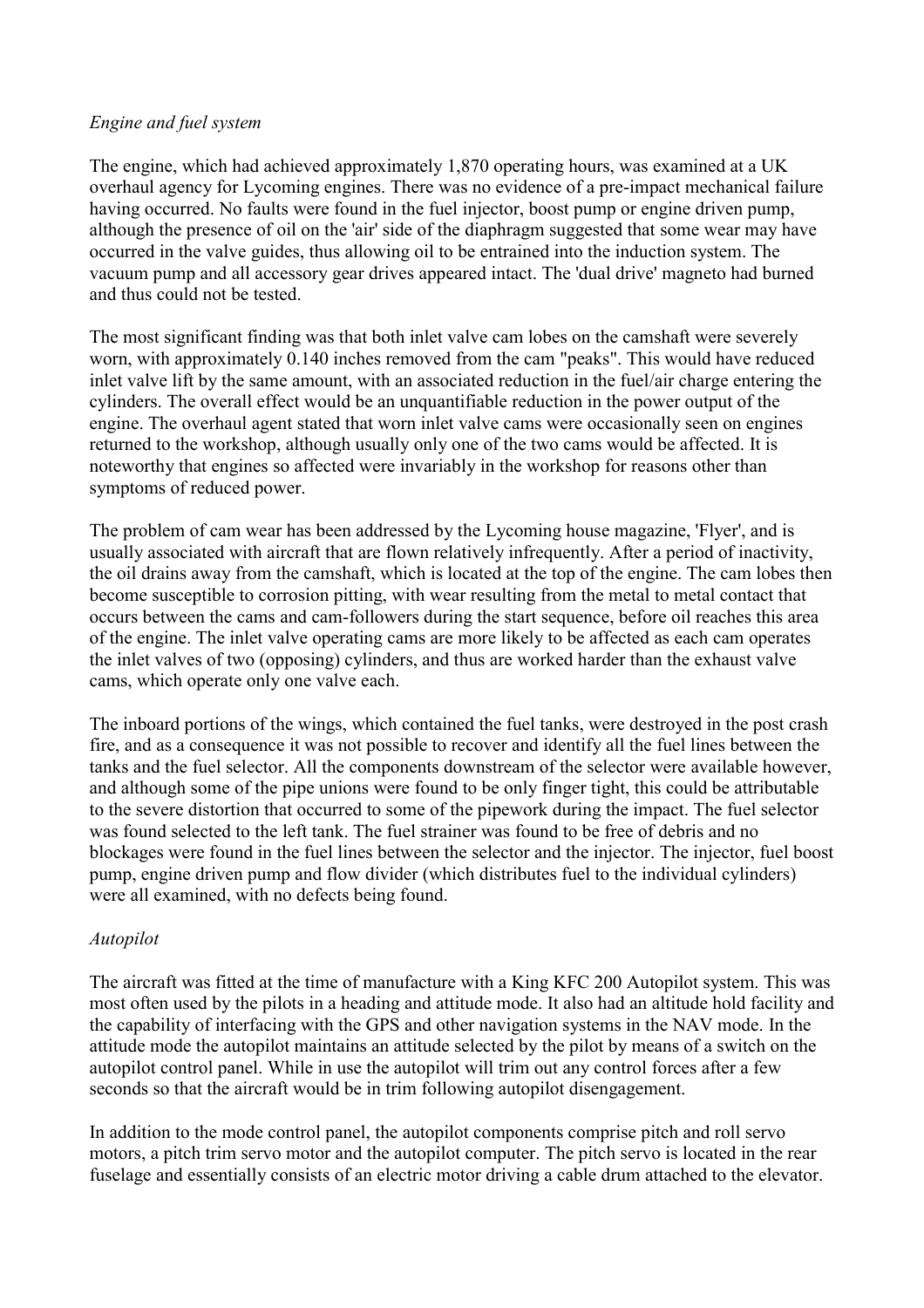Engaging the autopilot operates a solenoid, which engages the servo motor to the cable drum. Outof-trim forces, generated as a result of moving the elevator, take the form of tension in the cables, which register as a torque on the cable drum axis. This triggers one of two torque switches, depending on whether the tension is in the elevator 'up' or 'down' side of the cable drum. The electrical contact so made is detected by the autopilot computer, which then signals the pitch trim servo motor to operate the trim screwjack until the cable tension is eliminated and the torque switch 'unmakes'.

The autopilot can be used to make the aircraft climb or descend by operating the vertical trim switch in the UP or DOWN directions which in turn drives the flight director V-bar; the pitch servo then moves the elevator until the aircraft adopts the selected attitude.

The pitch and roll servos, together with the computer and the pitch trim servo were subjected to bench tests. The roll servo functioned satisfactorily; however a defect was confirmed on the pitch servo in that the 'nose down' torque switch made only intermittent contact. This in turn would have resulted in intermittent nose down trim screwjack operation and, in consequence, out of trim forces which would have been contained by the servo and thus not apparent to the pilot until the autopilot was disconnected. However the intermittent nature of the defect probably meant that a severely outof-trim condition would reduce with time.

The autopilot computer chassis (ie the box that contained the logic boards) had been blackened in the fire, and this probably accounted for the failure of the unit to function on test. Satisfactory results were obtained when the boards were mounted into a serviceable chassis.

## **The aircraft**

It was not possible to determine the actual load of the aircraft prior to departure. It was estimated that with the four persons on board, the fuel, the aircraft equipment, and known baggage the aircraft would have been at about the maximum weight with the trim at the aft limit.

The manufacturer quotes an indicated stall speed of 61 kt at maximum weight. The stall warning consisted of a warning horn only. The system was evaluated as operating correctly, giving a warning 10 kt before the stall, during a flight test carried out on 24 August 1998. The same horn was used for the gear warning, designed to give an intermittent tone at any time the throttle was retarded below approximately 1,500 RPM with the landing gear not down. The autopilot disconnect also had an audible warning giving a series of similar but not identical tones.

A similar aircraft was flight tested to evaluate the relationship between power and airspeed during the climb with the autopilot engaged. Deceleration times from 110 kt to 80 kt at various power settings in climbing flight were recorded and the resulting calibrated trim positions and altitude changes noted. It was found that from a full power climb a substantial power reduction would stop the climb within 200 feet and cause a decay in airspeed over some 20 to 30 seconds to a speed approaching the stall. The trim also drove to an aft position and it was felt that if taken to the full stall a figure approaching 11 turns of the trim screwjack would be achieved.

The trim was then manually set to 11 turns of the screwjack and the aircraft flown without autopilot to determine the control forces required. It was found that unusually strong forces were required to fly the aircraft in this trim position and it was felt that this position would not have been attained using a manual trim input under normal flight conditions.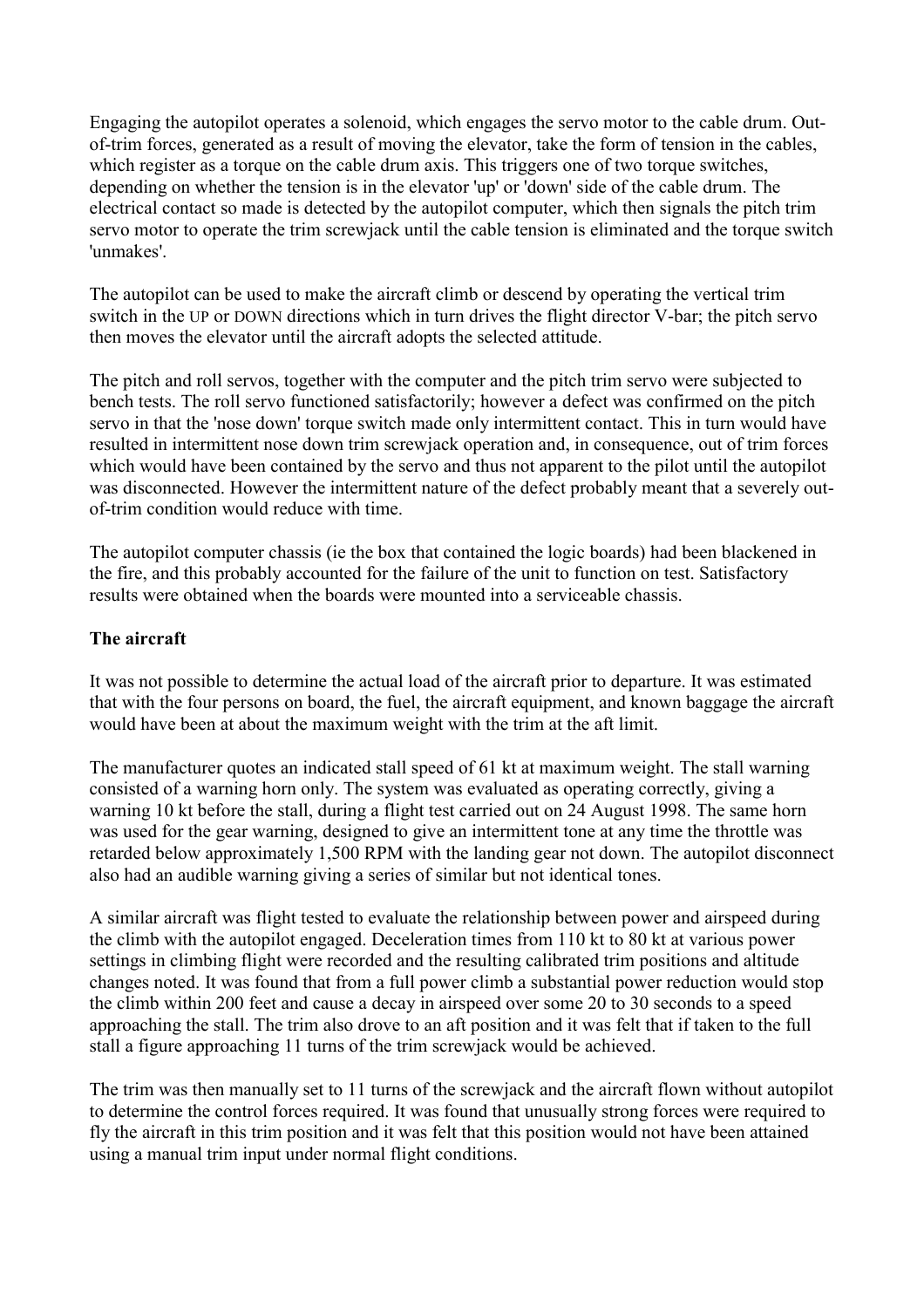# **Analysis**

#### *Power loss*

The final minute of recorded radar returns to show a decrease in the rate of climb to level flight and a steady reduction of airspeed. This is consistent with a partial or total loss of engine power. From the flight evaluations in a similar aircraft the timing more closely matches a partial loss of power and the witnesses' descriptions of the engine cutting in and out are consistent with this. The cause of the power loss was not established although the worn condition of the inlet valve cams was such that the fuel/air charge entering the engine would have been significantly reduced, with a consequent reduction in maximum engine power. Notwithstanding the fact that the aircraft had successfully climbed to around 2,400 feet, it is possible that a marked rise in cylinder head temperature could have resulted from closed cowl flaps. This would have caused a reduction in the volumetric efficiency, together with a further loss of power. If the cumulative power loss was sufficient to prevent the climb being sustained, it is possible that the pilot operated the engine controls in an attempt to identify/rectify the problem, thus accounting for the ear witness reports. Alternatively, it may be that the engine problems were unrelated to the cam lobe condition. In view of the lack of mechanical failure, and the positive statements that could be made about components such as the engine driven pump, the cause could have been associated with the fuel supply to the engine, such as air entrainment in a loose fuel pipe union. Such a problem may only have become apparent following switching off the fuel boost pump.

In a single engine aircraft there is always the possibility that an engine failure may occur and consideration should be given to the likelihood of achieving a successful forced landing. An engine failure whilst flying above cloud implies that part of the descent must be carried out in IMC. On this occasion the aircraft would have needed to be established in a gliding attitude and descended through the cloud. The highest obstacle within five miles of the track was 870 feet amsl but generally the terrain was less than 100 feet amsl so there was a reasonable chance of a successful descent through cloud. With the reported cloudbase at 500 feet agl in the area the time available for field selection would have been very short and the pilot committed to landing almost straight away. Neither of the pilots had achieved much flight time in the six weeks prior to the accident and therefore could not be considered to be in good current flying practice. The power loss therefore occurred in circumstances which meant that completing a successful forced landing would have been difficult.

In this accident recognition and response to the engine failure seems to have been a problem. The commander gave no indication of any problem on first contact with Humberside ATC. Listening to the reply from Humberside may have distracted one or both of the pilots leading to their not noticing changes in the sound of the engine. The sound of the engine power reduction may have been partially disguised by the constant speed propeller attempting to maintain the rpm. Also the type of headsets worn by the pilots would have been effective in suppressing external noise. With the autopilot maintaining a constant attitude the normal pitch down following a loss of power would have been masked from the pilots' attention.

## *Stalling*

The evaluation of the trim forces during the flight test led to the conclusion that the autopilot was engaged up to the time of the loss of control and possibly until the time of the impact. Some of the usual cues of an impending stall would have been disguised by the autopilot; notably a nose high attitude and sloppy controls. It is probable that the first indication noticed by the pilots was the stall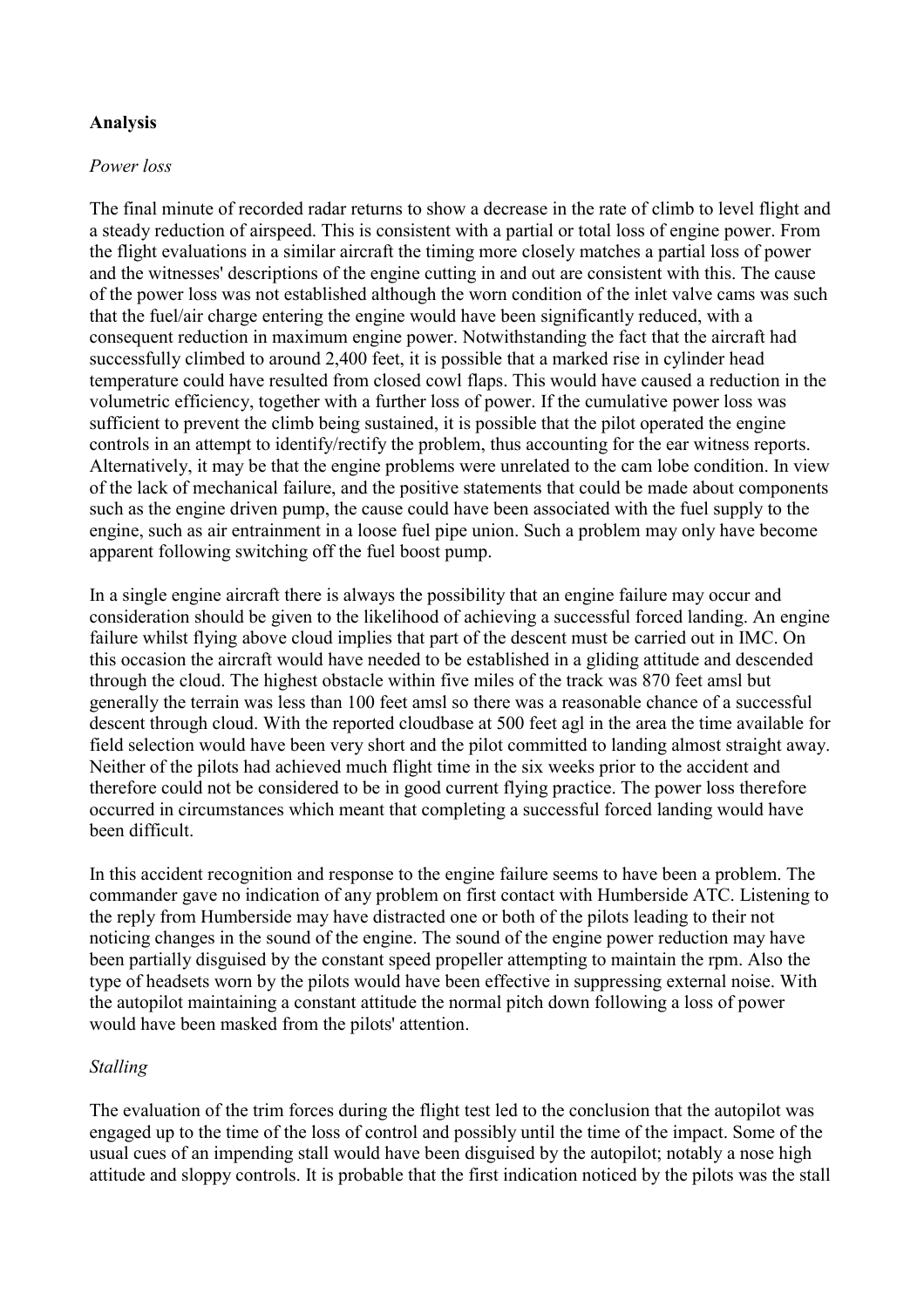warning horn, but even this may not have been immediately recognised because of its similarity with other warnings that they were accustomed to hearing. This familiarity could have led them to misidentify or not respond to the stall warning. It should also be noted that with the pilots wearing noise suppressing headsets and there being no associated warning light the horn may not have been obvious.

The aircraft had climbed through the cloud and was in VMC above a cloud layer. With the instrument part of the flight now behind them the pilots may have taken the opportunity to look around and complete any outstanding checks. At about this time the engine suffered a loss of power. The autopilot would maintain the aircraft in a constant attitude and the power loss would therefore lead to a reduction in airspeed and rate of climb. The autopilot would continue to trim the aircraft resulting in an aft trim position. If disconnected at a stalled or near stalled condition a considerable force would then be required to push the control column forward, thus lowering the aircraft's nose for the recovery. If the autopilot were not disconnected at the stall the pitch input would continue to be held throughout the stall and subsequent spin thus making recovery almost impossible.

Once the aircraft had entered the incipient spin stage the pilot would have had limited visual reference because of the cloud layer beneath the aircraft and could have become disorientated. On entering cloud the disorientation would be complete and a recovery unlikely. There was insufficient height available to recover below the cloud.

# *Autopilot*

The pre-flight checklists on Private category aircraft are not subjected to CAA scrutiny as in the case of an Operation Manual for public transport operations. The checklist used for this and similar aircraft called for only a cursory check of the autopilot, as opposed to full functional checks on Public Transport category aircraft. Had a full autopilot check been carried out on G-BIWP, the pitch servo defect would almost certainly been found. Although the defect probably did not contribute to the accident, if the pilots had detected it they may have elected not to use the autopilot.

A number of light aircraft in the UK are fitted with autopilot systems. A handbook would normally be supplied with the aircraft describing the autopilot functions and controls. It would be unusual for a pilot to receive specific training in the use of an autopilot, other than an introduction to the switch controls. In practice a number of pilots teach themselves how to use an autopilot. Thus some pilots using these systems do not well understand the potential problems when a malfunction of the aircraft or the autopilot occurs. In this case it appears that the autopilot contributed to disguising the loss of power and the impending stall from the pilots. It is also likely that the resulting aft trim position would have impeded an attempted recovery.

An autopilot is a useful tool for a pilot trained in its use but without appropriate training it can be misleading. Given the number of pilots using aircraft that are fitted with autopilots there would appear to be a need for training in their proper use. It is therefore recommended that the CAA, as part of its safety promotion programme, should bring to the attention of all private pilots likely to operate aircraft that are fitted with autopilots the need for adequate training in their use.

## **Safety recommendation**

## **Recommendation No 99-48**